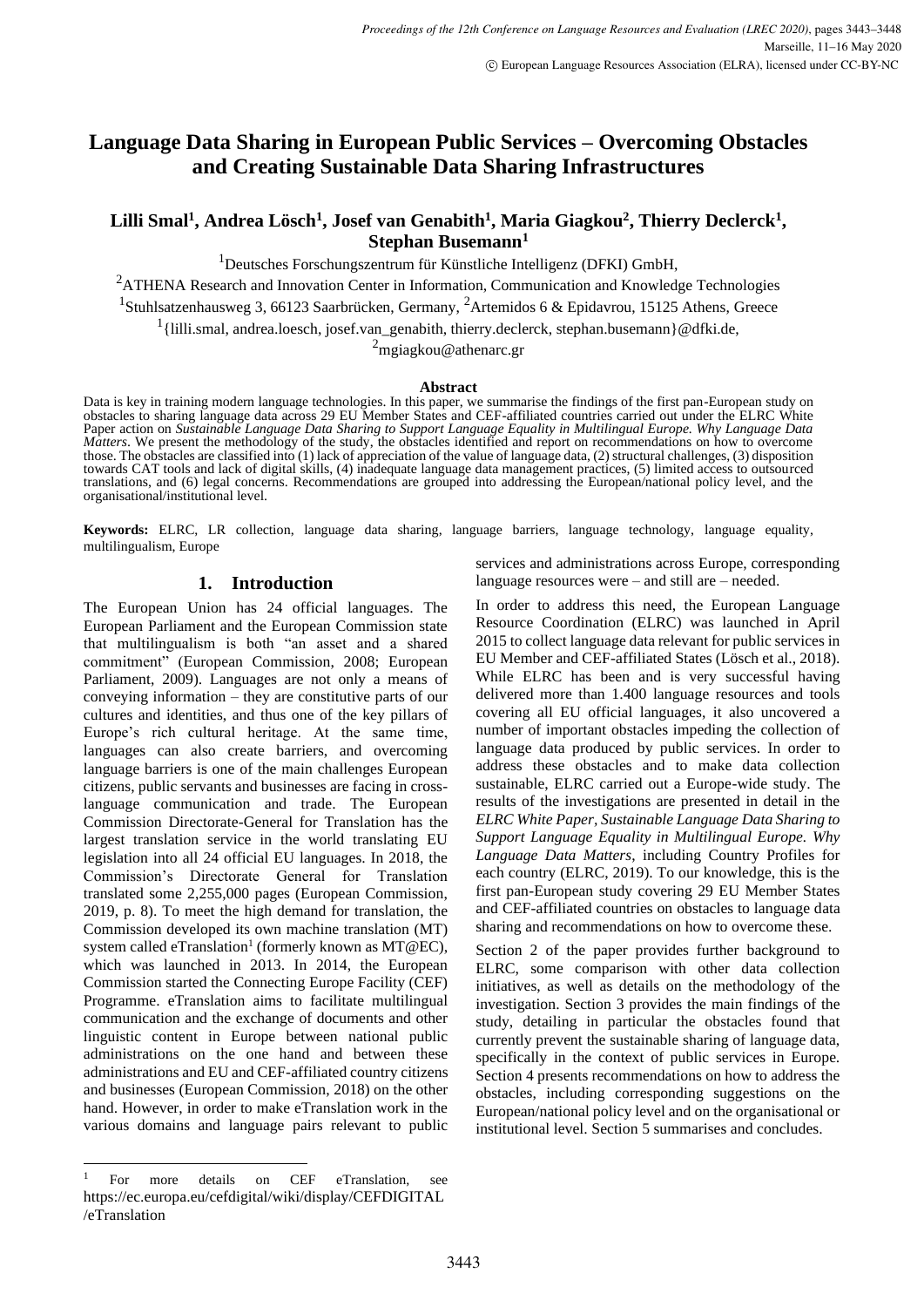## **2. Background and Methodology**

ELRC's main purpose is to identify and collect language data from public administrations in all countries participating in the CEF programme to further improve, develop, and expand eTranslation.

In the framework of the Open Data Directive<sup>2</sup>, "Member States should ensure that documents, which are held by public sector bodies and accessible according to national access regimes, are re-usable for commercial or noncommercial purposes." (Lösch et al. 2018). Since 2015, ELRC has successfully collected language resources (LRs) and made them available in the ELRC-SHARE Repository (Piperidis et al., 2018).<sup>3</sup> In addition, ELRC-SHARE hosts several language resources that were contributed by other CEF-funded eTranslation projects. As of February 2020, more than 1400 unique LRs are available through ELRC-SHARE of which almost 80% are bi- or multilingual resources. More than 80% of the collected LRs have been made available under permissive licenses and are hence reusable by the LT community beyond eTranslation. They can be downloaded directly from the ELRC-SHARE repository. Furthermore, Open Data sets are also available through the EU Open Data Portal.<sup>4</sup>

The joint effort by the ELRC consortium and its Language Resource Board (LRB) to identify and collect LRs in European public administrations, unveiled a number of substantial challenges that hinder the continuous flow of language data. Therefore, it is considered essential, as indicated by Lösch et al. (2018), that future work should focus on "further development of stakeholder involvement and data pipeline sustainability". To this end, ELRC initiated the so-called Country Profiles with the aim to investigate, identify and describe the multilingual data creation and sharing infrastructures in each of the participating countries, as well as the key stakeholders, main challenges and concrete country-specific action plans. Based on the findings, ELRC issued a series of general recommendations on how language data sharing infrastructures can be improved (ELRC, 2019).

## **2.1 Initiatives Collecting Language Data**

ELRC-SHARE has the specificity that the language data are provided by governmental agencies, administrations and other (public) institutions that possess a collection of mono- or multilingual data that are relevant for overcoming the language barriers between European institutions and between European institutions and citizens. This type of multilingual data is very important for the further development of the CEF Automated Translation platform as well as of other MT systems employed by public administrations in the Member States. The role of the ELRC consortium is to elicit the submission of such monoor multilingual data by the organisation of awareness raising workshops, in close cooperation with the National Anchor Points  $(NAPs)^5$ , and by providing on-site assistance for helping the language data providers prepare and deliver their data. Before uploading the obtained language data into the ELRC-SHARE repository, the ELRC consortium has to process it (e.g. data cleansing, format conversion, alignment, etc., where relevant). So, for example, parallel data should be encoded in a specific TMX<sup>6</sup> format. Terminological data must be transformed in  $TBX^7$ .

In addition to the technical support, the ELRC consortium is offering legal guidance to language data providers, as in many cases their data was not foreseen to be delivered to a repository or to be used for training MT systems. As a consequence, information about the type of licenses that can best suit the purpose of re-using the data is needed .

While from the outside it can seem that ELRC shares similarities with other initiatives like CLARIN<sup>8</sup>, there are several differences. First, CLARIN is a research infrastructure which aims to support the sharing, use and sustainability of language data and tools for research in the humanities and social sciences (Hinrichs & Krauwer, 2014). In this sense, CLARIN's scope is broader than that of ELRC, which focuses mainly on language resources and technologies for multilinguality. While CLARIN addresses mainly the research community, ELRC targets data owners from the public sector. This difference with regard to the targeted audience, entails different operations for data identification, processing, sharing and re-purposing. Since ELRC is mainly dealing with language data that reside in public organisations, it is heavily engaged in efforts to "unlock" these data through raising awareness of their value and potential for language technology and for machine translation in particular. ELRC is then taking care of the data for making it ready for re-use. In most cases, the result of this transformation, the processed data, can be reused by researchers or the industry. In the case of CLARIN it is the language technologist, who is pushing her/his data into the portal, stating its relevance for potential applications.

However, CLARIN (and similar infrastructures for LRs, or LR distribution agencies like ELRA<sup>9</sup>) and ELRC can cooperate in the field of metadata, including the information on legal aspects. This is also true for the recently started European Language Grid (ELG) infrastructure project (Rehm et al.,  $2020)^{10}$ . This initiative is aiming primarily at offering a platform for multilingual,

<sup>2</sup> The Open Data Directive (2019/1024/EU) replaced the Public Sector Information Directive (2003/98/EC), which was amended by the Directive (2013/37/EU).

<sup>3</sup> https://www.elrc-share.eu/

<sup>4</sup> <https://data.europa.eu/euodp/en/home>

<sup>5</sup> see http://www.lr-coordination.eu/anchor-points

<sup>6</sup> TMX (Translation Memory eXchange) is an XML specification for the exchange of translation memories. See https://sourceforge.net/projects/tmx/

<sup>7</sup> TBX (TermBase eXchange) is an international standard (ISO 30042:2019) for the representation of terminological data. It also supports the representation of multilingual terms associated with a concept in the terminology base.

<sup>8</sup> https://www.clarin.eu/

<sup>&</sup>lt;sup>9</sup> http://www.elra.info/en/

<sup>10</sup> https://www.european-language-grid.eu/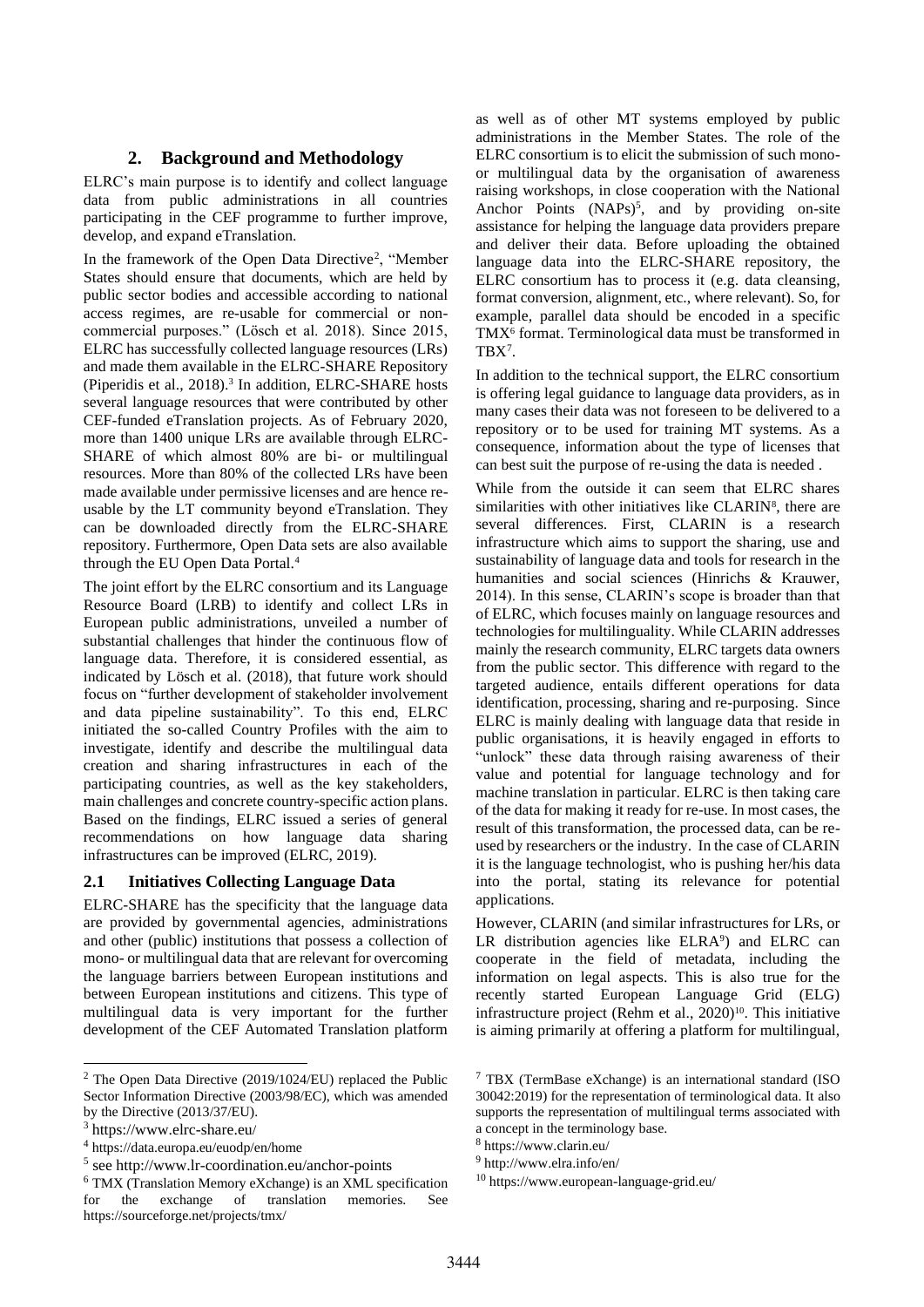cross-lingual and monolingual technologies supporting the emergence of the multilingual Digital Single Market. The focus is also not on MT for European institutions and public administrations in the European Union and CEF-affiliated countries. Language technology vendors are the main players for uploading their resources and tools to the ELG platform. However, ELG is also involved in the specification of a large set of metadata, further building on the META-Share initiative<sup>11</sup>, which can be re-used by ELRC-SHARE.

## **2.2 Methodology**

The ELRC Language Resource Board is a unique EU-wide network. It comprises a Technology and a Public Services National Anchor Point (T-NAP and P-NAP) of each country participating in ELRC.<sup>12</sup> The T-NAPs are highly regarded experts in the field of language technology, Artificial Intelligence, translation or language studies for their respective languages. The P-NAPs represent the national governments or public administrations and have extensive expertise related to translation or digitalisation. The NAP tandems are jointly driving change in their respective countries.

Since 2015, ELRC has conducted 57 local country-specific workshops in all CEF-affiliated states. As part of these workshops, national stakeholders, translation practices and needs as well as translation data and their availability were identified and discussed. The workshop reports are available on the ELRC website.<sup>13</sup> Moreover, since November 2017, the language data creation and sharing infrastructures as well as the main challenges for sharing language data were regularly investigated and analysed as part of the bi-annual meetings of the Language Resource Board and the regular regional Q&A online sessions.

The aforementioned instruments (LRB, Country Workshops, dedicated Q&A Online Sessions) were used to inform this investigation. Apart from feedback gathered at the ELRC workshops, and further consultations with the NAPs in face-to-face and virtual meetings, a structured questionnaire was designed to gather and organise countryspecific feedback. The questionnaire comprised openended questions that sought to investigate the current situation in terms of (multilingual) data creation and sharing. These included for instance the following: "How are translation needs in the public sector met?"; "Is there any exchange of data on a national level?"; "Is public procurement data openly available?" etc. In addition to the open-ended questions, through a series of semi-closed questions, the respondents were requested to define and rank (in terms of relevance for their country) the issues that they considered as main obstacles or challenges for sustainable language data sharing, as well as the actions that should be undertaken in order to address them.

The questionnaire was answered by all NAP tandems, resulting in a filled-in questionnaire per country.

Based on first findings, the corresponding country profiles were set up by the ELRC consortium and then assessed and extended by the NAPs.

The recommendations are based on the collective expertise of the ELRC NAPs and the consortium as well as on best practices.

## **3. Main Findings**

The translation practices as well as the language data sharing infrastructures and processes vary greatly across the CEF countries. Yet, six main challenges that hinder the sharing of language data by public services in most countries were identified. These are:

- 1. Lack of appreciation of the value of language data.
- 2. Structural challenges.
- 3. Disposition towards CAT tools and lack of digital skills.
- 4. Inadequate language data management practices.
- 5. Limited access to outsourced translations.
- 6. Legal concerns.

#### **3.1 Undervalued Perception of Language Data**

The fact that translation data (or more broadly: language data) is not regarded as a high-value asset can be considered as the most important obstacle for creating sustainable language data sharing infrastructures in European public services. 24 out of 29 countries indicated that the seemingly low value of language data is the most or second most important challenge (ranked first or second) that needs to be addressed and overcome. No country considers this challenge as least important (ranked 5th or 6th). This is illustrated in Figure 1 below.



Figure 1: Undervaluation of language data as the main challenge across Europe.

In addition, there is little awareness of the concept of language resources and the added value of shared language

<sup>13</sup> ELRC Events: http://lr-coordination.eu/events

<sup>11</sup> http://www.meta-share.org/

<sup>12</sup> http://lr-coordination.eu/anchor-points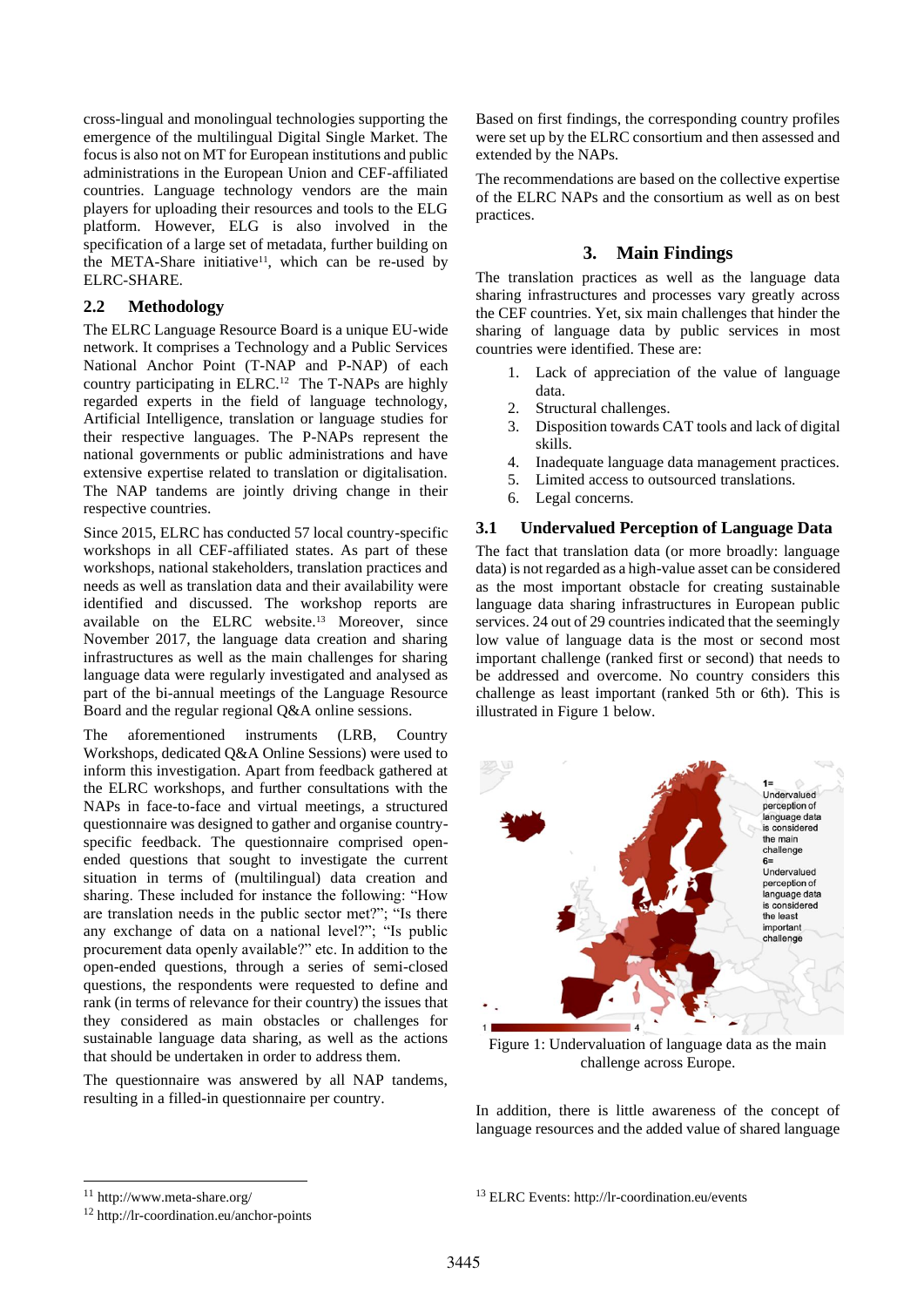data. Last but not least, the disregard of language data as an asset also leads to a number of subsequent issues.

### **3.2 Structural Challenges**

In most countries, there is no public administration, ministry or body which is responsible for the collection and curation of translation or language data. Therefore, even though a considerable volume of language data is being produced by the public sector every day, public administrations cannot leverage on it, as the data is not managed, procured or curated in an appropriate way. In addition, there are frequent changes in such positions. Hence, even when single translation services or translators are willing to share their translations, often they cannot identify the responsible person or body to authorize the sharing of the data.

With regard to policy level, only 19 of the 29 countries actually have a language policy and only eight countries (Estonia, Iceland, Ireland, Latvia, Norway, Slovenia, Spain, Sweden) have a dedicated financial plan for the development of language technologies. This also contributes to the fact that in many countries there is no appropriate infrastructure for sharing language data yet.

#### **3.3 Disposition Towards Language Technologies and Lack of Digital Skills**

Another issue faced by a large number of countries is the lack of digital skills with regard to using computer-assisted translation (CAT) tools, but also with respect to the process of preparing language data for sharing and the actual sharing process. The translation processes vary greatly across the countries and also across the administrative levels. Figure 2 indicates the use of CAT tools in the translation process at the federal/national level in the respective countries.



Figure 2: Use of CAT tools by public administrations in Europe.

Only two countries (Germany and Slovenia) indicated that all translations in public administrations were carried out with the help of CAT tools. Nine countries claimed that it was common practice to use CAT tools in the translation process and 16 countries said that only single translation services or translators used CAT tools. Two countries indicated that CAT tools were not used at all (Cyprus and Slovakia).

In contrast, in 15 countries, it is standard practice for language service providers and freelancers to use CAT tools in their translation processes. Seven countries indicated that it was very common to use CAT tools and only seven countries indicated that only single LSPs used CAT tools.

Figure 3: Use of CAT tools by Language Service Providers in Europe.



According to ELRC's investigation, the limited use of CAT tools by translators in public administrations has a number of reasons. In some countries CAT tools are considered too expensive, in others translators are not trained to use them. In some cases, a general resistance to using CAT tools can be noted or even a combination of all three reasons.

The use of a MT system by translators in public administrations in Europe is even less frequent. Only eight out of 29 countries stated that one or several public administrations use a MT system. In no country, however, is it a common practice to officially integrate MT into the translation process apart from the (sometimes unauthorized) use of free online MT services.

## **3.4 Inadequate Language Data Management Practices**

The above-mentioned challenges all feed into inadequate language data management practices, i.e. language data practices that do not allow for easy sharing of translations. Reasons for this include the following:

- Translators do not use Translation Memories (TMs) and therefore do not produce TMX files.
- Confidential texts or texts containing personal information are not proactively indicated or tagged as such in TMs, making it impossible to distinguish them from the sharable content contained within the same TM.
- The copyright of the translation belongs to the translator; no provisions are taken to either transfer the copyright or license the texts for further reuse.
- Translation Memories and other by-products of the translation are not transferred to the contracting body when translations are outsourced.

## **3.5 Limited Access to Outsourced Translations**

Some public administrations rely heavily on LSPs and freelancers for translation services. Yet, as mentioned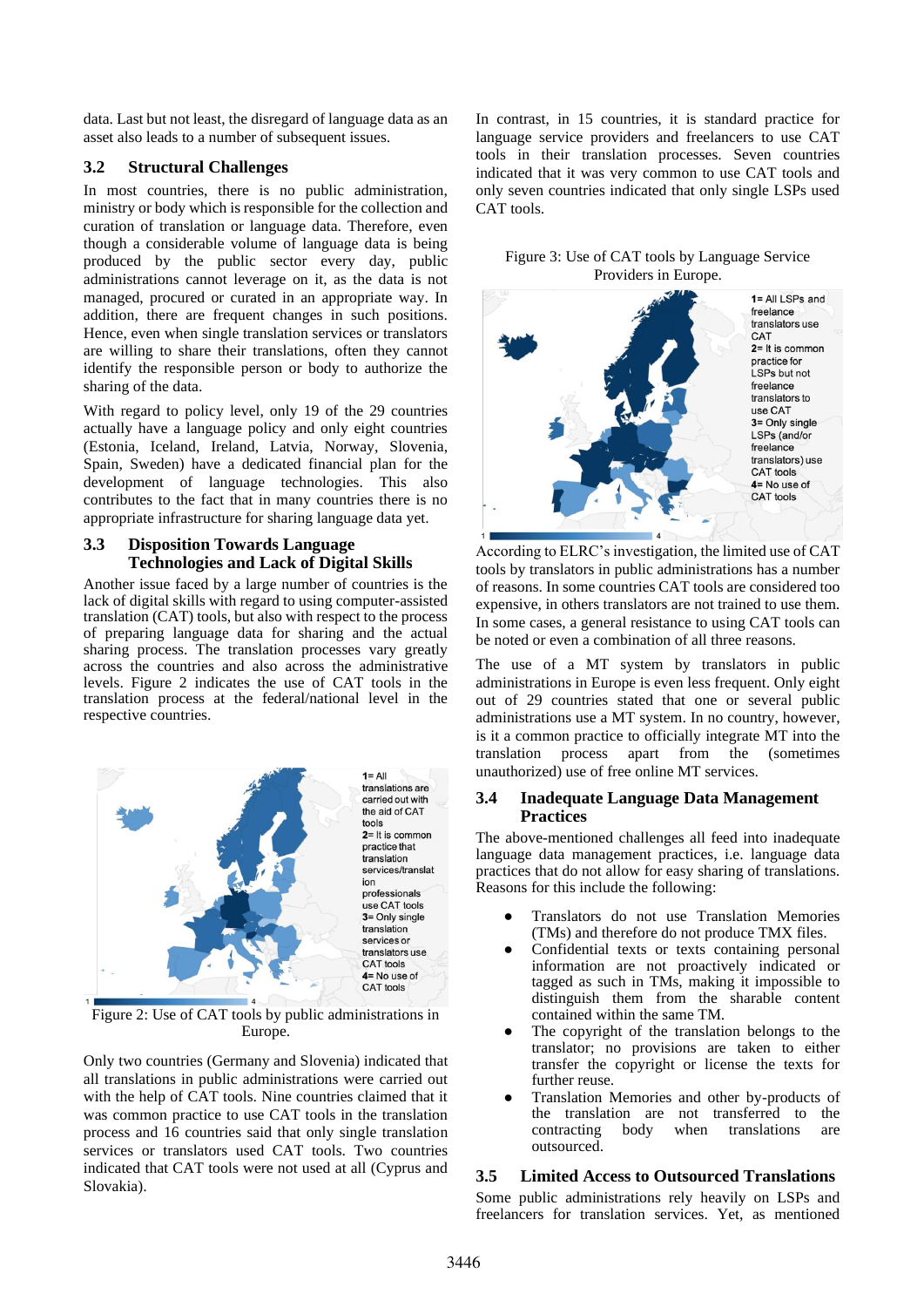above, the TMs are not requested back. Five countries (Finland, Poland, Germany, Luxembourg and France) stated that TMs were requested back for most outsourced translations. All other countries either do not request back TMs at all (13 countries) or only some public administrations do so (11 countries).

## **3.6 Legal Concerns**

In addition to the lack of licensing and transferring of Intellectual Property Rights to the contracting authority of outsourced translations, even for in-house translations, there is no rights management of translations, therefore complicating the sharing of these texts. The updated General Data Protection Regulation (GDPR)<sup>14</sup> also added to the resistance to share language data because of fear of infringement.

## **4. Main Recommendations**

To overcome the identified challenges, a number of recommendations addressing the European and national policy level, as well as the organisational/institutional level were identified.

#### **4.1 Recommendations at the Policy Level**

The recommendations formulated by the ELRC consortium and the Language Resource Board include the following:

- One of the main reasons for limited sharing of language data within European public language data within European public administrations is due to the fact that language data is not regarded as a high-value asset in general and is not referenced as a data category in the Open Data Directive (2019/1024/EU). To initiate long-term changes, it is vital to explicitly include language data in the Open Data Directive.
- In order to identify and quantify the value of language data for citizens, public administrations and businesses, a corresponding study should be commissioned by the European Commission to further raise awareness about the direct and indirect impact of language data.
- Language data management and procurement should be included in the national digital strategy, strategy for Artificial Intelligence or Open Data strategy.
- It is vital that one public administration or public body is mandated to coordinate all matters related multilingualism, translation and the development of language technologies. It is also essential to develop long-term funding schemes.
- The inclusion of obligatory language data management plans in all relevant national funding policies and calls for proposals will not only increase the amount of available language data but it will also sharpen the general understanding of the need for Open Data.
- The conduct of national surveys assessing the translation practices in public administrations on all administrative levels is deemed necessary to find tailored solutions to improve translation

practices in each country and at all administrative levels. Most importantly, the requirements and feasibility for a sustainable platform or mechanism for sharing language data on the national level should be investigated more closely.

## **4.2 Recommendations at the Institutional and Process-Level**

Change can only be driven on both the policy level and the operational level of the institutions. As such, the following recommendations addressing the organisational or institutional level are necessary and complementary to the above-mentioned policy-level suggestions. They are based on collective expertise of the Language Resource Board and the ELRC consortium as well as best practices.

- Translation and data management practices need to be adapted and improved in order to allow for easy/easier language data sharing in the future, including appropriate licensing of translations. It is vital that confidential information is separated from public information at an early stage in the translation process.
- Investments in human capital must be made, including in particular the provision of technical and legal training for translators and translation managers.
- Investments in IT infrastructures, equipment and tools are necessary, in particular the provision of CAT tools, MT, data anonymization methods and similar.

## **5. Conclusions**

The European Commission has made large investments in the past to support and foster multilingualism in Europe. However, only through further investments in language technologies will all official EU languages be able to contribute to and create a truly multilingual Digital Single Market.

Language data is crucial to develop language technologies for all languages regardless of the number of speakers. At the same time, public administrations in Europe create a large amount of bi- and multilingual data on a daily basis. Yet, a lot of this language data is not re-used and hence its potential remains untapped. To overcome the identified challenges for language data sharing, it is indispensable to raise the awareness of the high impact language data can have in "deliver[ing] sustainable economic and social benefits from a digital single market based on […] interoperable applications" (Kolodziejski, 2013). It is necessary to include language data as a high-value data category in the Open Data Directive which will then be transposed into national legislation.

Multilingualism including translation needs should be coordinated, regulated and streamlined at the Member State level as well as between Member States. Technical infrastructures that enable language data sharing need to be

<sup>14</sup> https://ec.europa.eu/info/priorities/justice-andfundamental-rights/data-protection/2018-reform-eu-dataprotection-rules/eu-data-protection-rules\_en